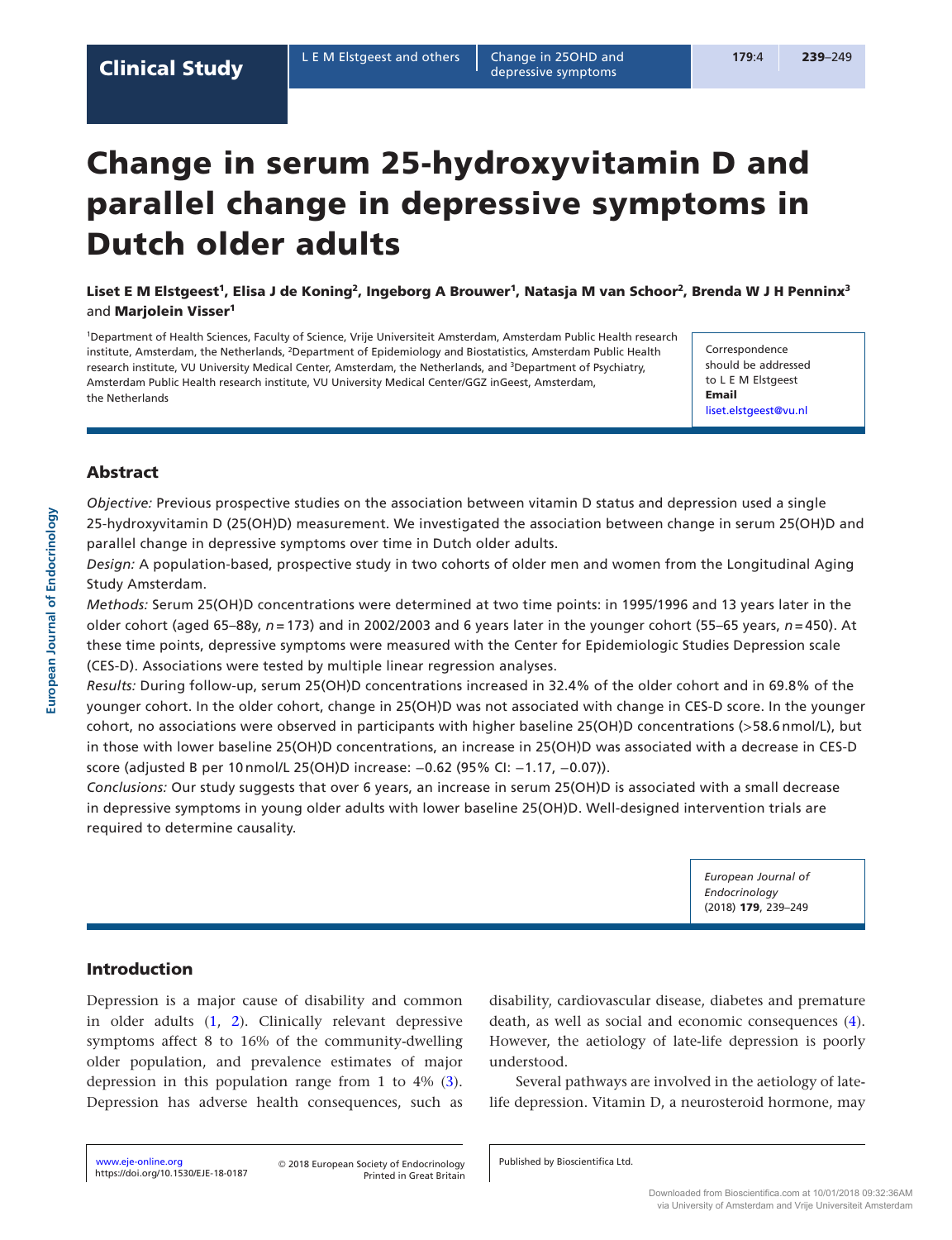play a role in the development of depression, as vitamin D receptors and the activating enzyme 1-α-hydroxylase are present in areas of the human brain that are related to mood [\(5](#page-8-4), [6\)](#page-9-0). In addition, the active metabolite of vitamin D, 1,25-dihydroxyvitamin D, influences the synthesis of monoamine neurotransmitters such as serotonin. This metabolite also affects the regulation of neurotrophic factors and stimulates anti-inflammatory actions in the brain [\(6](#page-9-0), [7](#page-9-1), [8\)](#page-9-2). Low serum 25-hydroxyvitamin D (25(OH)D) concentrations are highly prevalent in older adults, as a result of reduced exposure to sunlight, a decreased efficiency of the skin to synthesise vitamin  $D_3$ and lower dietary intake [\(9](#page-9-3)).

Previous research has suggested an association between vitamin D status and depression. In many crosssectional studies, lower 25(OH)D concentrations were associated with a higher risk of depressive symptoms or depression (e.g.  $(10, 11)$  $(10, 11)$  $(10, 11)$  $(10, 11)$ ), while in others, vitamin D and depression were not associated ([12](#page-9-6), [13\)](#page-9-7). Prospective studies showed a higher incidence of depressive symptoms or depression over 1–6 years in older persons who had low baseline vitamin D levels ([14](#page-9-8), [15,](#page-9-9) [16,](#page-9-10) [17,](#page-9-11) [18\)](#page-9-12). However, no prospective associations were found over 4–15 years in older adults [\(19](#page-9-13), [20](#page-9-14)), older men  $(21, 22)$  $(21, 22)$  $(21, 22)$  and adults  $(23)$ . Similarly, we recently found no cross-sectional and prospective associations of serum 25(OH)D concentrations with depressive symptoms in Dutch older men and women, except for a higher risk of depressive symptoms over 6 years in older women with baseline 25(OH)D concentrations below 75nmol/L [\(24](#page-9-18)). Differences in measures of vitamin D status and depression, study populations, analysis techniques, covariates and latitude may have given rise to these inconsistencies. Furthermore, experimental studies have found inconsistent results as well (e.g. ([25](#page-9-19), [26](#page-9-20))). Meta-analyses of randomised controlled trials (RCTs) did not find support for the efficacy of vitamin D supplementation in depression; however, heterogeneity between the included trials was high [\(27,](#page-9-21) [28,](#page-9-22) [29,](#page-9-23) [30](#page-9-24)). A recent review on observational studies and RCTs has indicated that vitamin D deficiency may be a risk factor for late-life depression based on observational data but not on experimental data [\(31](#page-9-25)).

Previous research thus shows that the potential causal role of vitamin D status in depression risk is currently not clear. Next to well-designed RCTs, prospective studies are of interest to gain a better insight into this association in the general population. One of the limitations of all previous prospective studies is that only a single measurement of serum 25(OH)D was used [\(14,](#page-9-8) [15,](#page-9-9) [16](#page-9-10), [17](#page-9-11), [18,](#page-9-12) [19,](#page-9-13) [20](#page-9-14), [21](#page-9-15), [22,](#page-9-16) [23,](#page-9-17) [24\)](#page-9-18). Vitamin

D levels vary due to changes in sunlight exposure, diet and supplement use ([32](#page-9-26), [33\)](#page-9-27); therefore, multiple intra-individual measurements are needed for a better understanding of the longitudinal association. To date, no prospective study has addressed the association between changes in serum 25(OH)D concentrations and changes in depressive symptoms over time. Within two cohorts of the Longitudinal Aging Study Amsterdam (LASA), repeated measurements of serum 25(OH)D and depressive symptoms provided the opportunity to prospectively study whether changes in serum 25(OH)D over time are associated with parallel changes in depressive symptoms in Dutch older adults. We hypothesised that an increase in 25(OH)D concentration would lead to a decrease in severity of depressive symptoms.

## Subjects and methods

## **Study population**

LASA is an ongoing Dutch cohort study on the determinants, trajectories and consequences of physical, cognitive, emotional and social functioning in relation to ageing. Participants were recruited from three geographic regions in the Netherlands, constituting a nationally representative sample of the Dutch older population. Measurement cycles are carried out every 3 years at the participants' homes, including a main interview, medical interview and questionnaire. The Medical Ethics Committee of the VU University Medical Center (VUmc) approved the study, and all participants gave informed consent. A detailed description of the sampling and data collection procedures can be found elsewhere ([34](#page-9-28), [35\)](#page-10-0).

#### **Participants**

For the present study, data from two LASA cohorts were used. At LASA's start in 1992/1993, 3107 subjects aged 55–85 years were enrolled in the first cohort ('older cohort'). At the second measurement cycle (1995/1996, 'baseline' of this cohort), persons aged  $\geq 65$  years who participated in the medical interview  $(n=1509)$  were asked to donate a blood sample. Serum 25(OH)D concentration was measured in 1320 persons. Serum 25(OH)D was again measured 13 years later (2008/2009,  $n=390$ ). For this study, persons with  $25(OH)D$ measurements at both cycles were selected (*n*=175). Two persons were excluded because of missing data on

**European Journal of Endocrinology**

European Journal of Endocrinology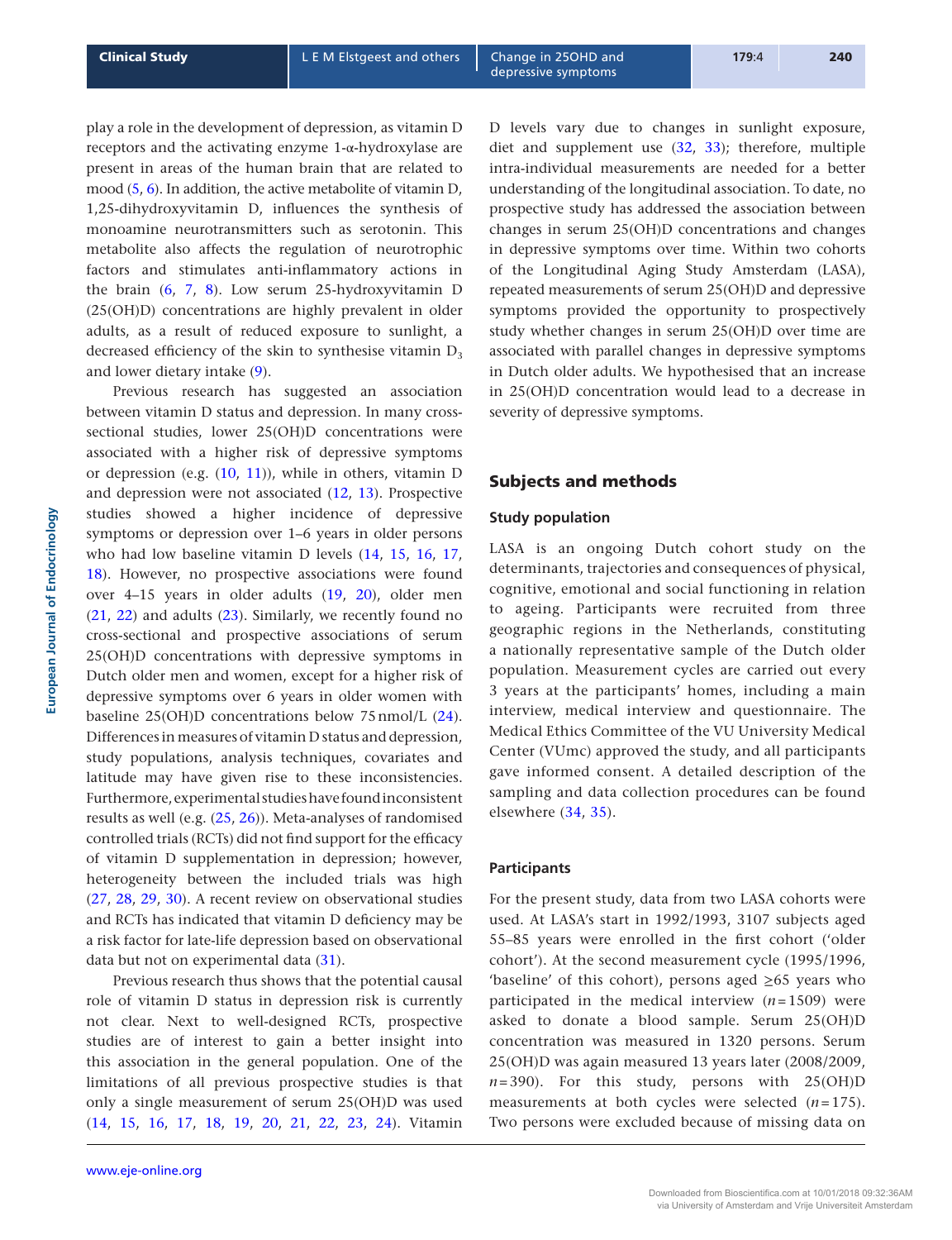<span id="page-2-0"></span>baseline covariates, resulting in an analytical sample of 173 persons. The recruitment and exclusion of persons from the older cohort are shown in Fig. 1A; attrition was mainly due to mortality (63.0%) [\(34](#page-9-28)).

In 2002/2003, a second LASA cohort was recruited consisting of 1002 persons aged 55–65 years ('younger cohort'). The medical interview was completed by 919 persons. Serum 25(OH)D concentration was measured in  $2002/2003$  (baseline,  $n = 739$ ) and 6 years later (2008/2009, *n*=525). A total of 458 persons had 25(OH)D measurements at both cycles, of which eight were excluded due to missing data on the Center for Epidemiologic Studies Depression scale (CES-D) at follow-up  $(n=1)$  or on baseline covariates  $(n=7)$ . The recruitment and exclusion of persons from the younger cohort are shown in Fig. 1B.

#### **Depression measurements**

At all measurement cycles, depressive symptoms were assessed by the CES-D, a 20-item self-report scale about depressive symptoms experienced in the previous week ([36](#page-10-1)). The CES-D has been widely used in older populationbased samples and is a valid and reliable instrument for Dutch older adults [\(37\)](#page-10-2). Total scores range from 0 to 60, with a higher score indicating more depressive symptoms. Change in depressive symptoms over 13 or 6 years was calculated by subtracting the CES-D score at baseline from the score at the follow-up cycle.

## **25(OH)D measurements**

Morning blood samples were drawn in 1995/1996 (older cohort) and 2002/2003 (younger cohort). Participants



## Figure 1

Flowcharts of the older cohort (A) and the younger cohort (B). 25(OH)D, 25-hydroxyvitamin D; CES-D, Center for Epidemiologic Studies Depression scale.

[www.eje-online.org](http://www.eje-online.org)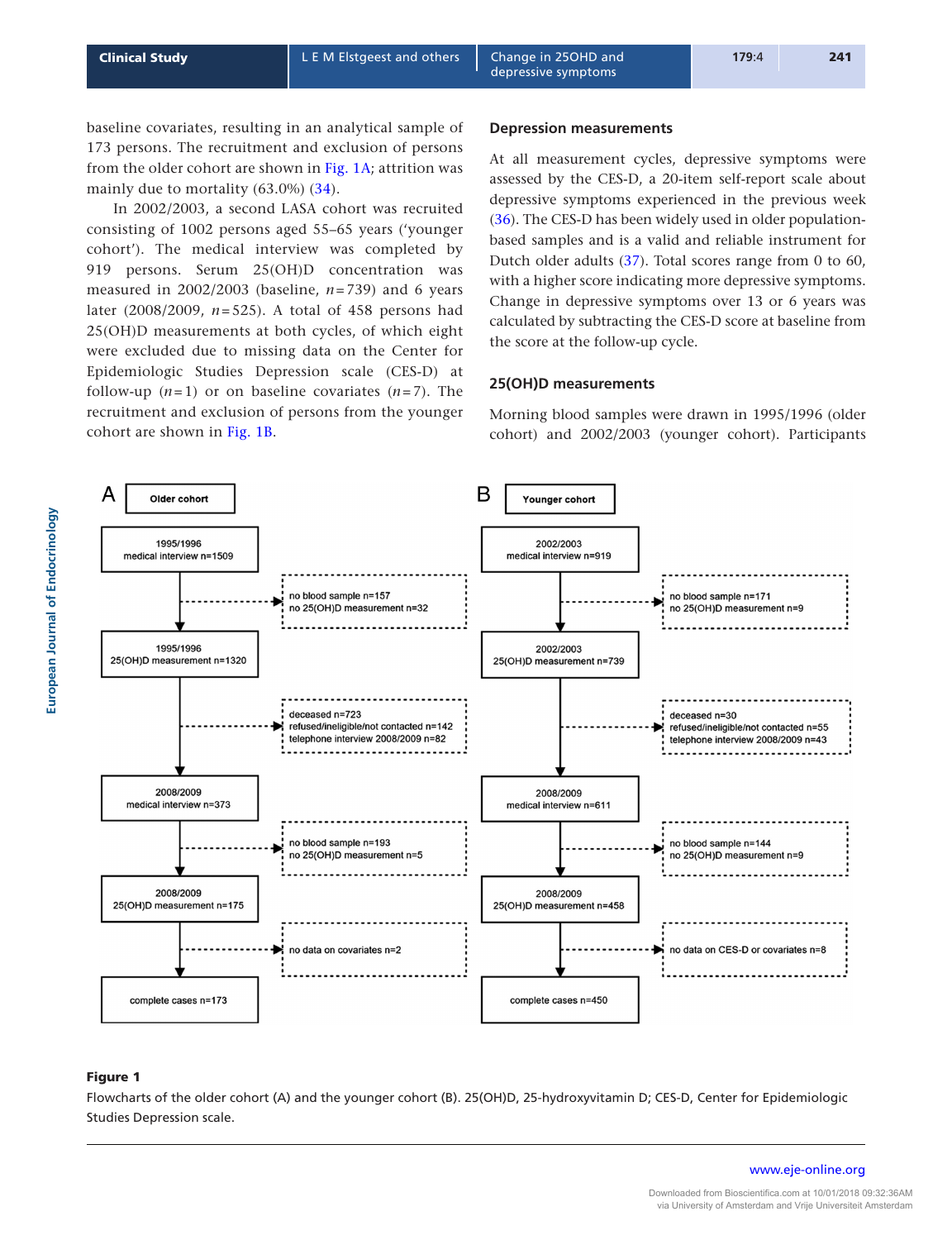were allowed to have tea and toast for breakfast, but no dairy products. In 2009 (both cohorts), fasting blood samples were drawn: participants were not allowed to take any food or drink from midnight. All samples were centrifuged and stored at −20°C until 25(OH)D determination in 1997/1998 (1995/1996 samples) and in 2010/2011 (2002/2003 and 2009 samples). A competitive protein-binding assay was used in 1997/1998 (Nichols Diagnostics Capistrano, CA, USA; interassay coefficient of variation (CV): 10%), whereas a radioimmunoassay was used in 2010/2011 (Diasorin, Stillwater, Minnesota, USA; interassay CV: 10%). All measurements were carried out at the Endocrine Laboratory of the VUmc.

Before change in 25(OH)D concentration could be calculated, the 25(OH)D measurements needed to be [\(1\)](#page-8-0) standardised for assay and ([2](#page-8-1)) corrected for season. First, as part of the 7th Framework Programme project ODIN, all serum 25(OH)D data have been standardised by applying the Vitamin D Standardisation Program protocols [\(38](#page-10-3), [39](#page-10-4)). Without differences in assay, 25(OH)D change can be properly calculated ([30\)](#page-9-24). Second, individual concentrations were deseasonalised before calculating the intra-individual change, as blood samples were drawn throughout the year and 25(OH)D concentrations vary across seasons (highest in summer and autumn, lowest in winter and spring) due to changes in ultraviolet radiation exposure ([32](#page-9-26), [40](#page-10-5)). For this, a sinusoidal regression model was fitted:

# Original 25(OH) D concentration =  $\beta_0 + \beta_1 \sin(2\pi T / 365.25)$  $+\beta_2 \cos(2\pi T / 365.25)$

where original 25(OH)D concentration denotes the standardised 25(OH)D concentration, *T* denotes the day of the year of blood draw and  $\beta_j$  ( $j=0, 1, 2$ ) are estimated regression coefficients. To obtain individual deseasonalised 25(OH)D concentrations, the residuals (difference between the predicted value and the original value) from this model were added to the annual mean of the model (the intercept:  $\beta_0$ ) [\(41,](#page-10-6) [42](#page-10-7)). In this way, the seasonal variation of 25(OH)D concentration was adjusted for. Deseasonalising was performed separately for each cohort and each measurement cycle: for 1995/1996 and 2009 for the older cohort and for 2002/2003 and 2009 for the younger cohort. Subsequently, intra-individual change in 25(OH)D concentration was calculated by subtracting the standardised, deseasonalised 25(OH)D concentration at baseline from the standardised, deseasonalised 25(OH)D concentration at follow-up (13 or 6 years later).

Unless otherwise specified, standardised, deseasonalised 25(OH)D data were used and reported in this study.

## **Other variables**

Potential confounders were examined at baseline and included sex, age, education level, BMI, smoking status, alcohol use, physical activity and number of chronic diseases. Data on sex and age were derived from municipal registries. Participants were asked about their highest completed level of education, and this was converted into education years. BMI was calculated as measured body weight (in kg) divided by squared measured body height (in m). Self-reported smoking status was categorised into never, former and current smoking. Categories of selfreported alcohol use were no, light, moderate and (very) excessive [\(43](#page-10-8)). Physical activity during the past 2 weeks (walking outdoors, cycling, sports and heavy household activities, in min/day) was assessed using the validated LASA Physical Activity Questionnaire ([44](#page-10-9)). Self-reported number of chronic diseases included seven major somatic diseases: asthma/chronic obstructive pulmonary disease, cardiac disease, peripheral arterial disease, diabetes mellitus, cerebrovascular accident/stroke, osteoarthritis/ rheumatoid arthritis and cancer. Use of antidepressants (yes/no, only used in sensitivity analyses) was retrieved during the medical interview using ATC codes of the medications that were used at that time by the participant.

#### **Statistical analyses**

As age range and follow-up time between the two cycles differed between the two cohorts, all analyses were conducted separately for each cohort. Absolute change in 25(OH)D concentrations was calculated over 13 years (older cohort) and over 6 years (younger cohort). Absolute change in CES-D score was also calculated over these time periods and checked for normality. Paired-samples *t*-tests were performed to assess whether changes over time in 25(OH)D and CES-D were statistically significant. Serum 25(OH)D change was used as continuous determinant, expressed per 10nmol/L. To compare participants with relatively large 25(OH)D decreases with those with large increases, it was also divided in tertiles with tertile 3 (increase in 25(OH)D concentration) serving as reference category. For the continuous baseline characteristics, linear regression analyses were used to examine linear trends across the tertiles of 25(OH)D change. For the categorical variables, chi-square (linear-by-linear association) tests were performed to test for trend.

**European Journal of Endocrinology**

European Journal of Endocrinology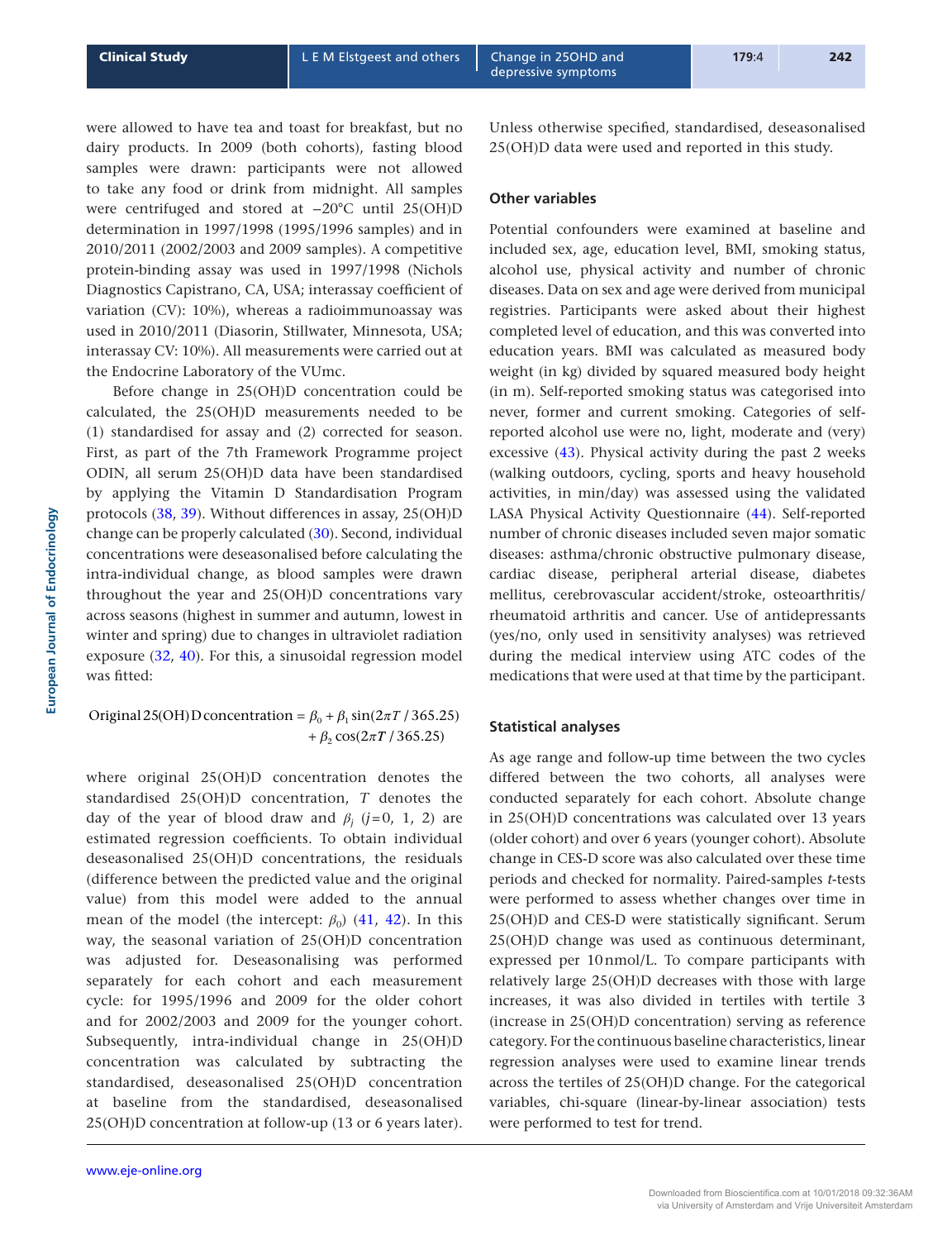The associations between change in 25(OH)D and change in depressive symptoms over 13 or 6 years were analysed by multivariable linear regression analysis. Based on previous studies on 25(OH)D and depression [\(11,](#page-9-5) [14,](#page-9-8) [15,](#page-9-9) [24](#page-9-18)), sex was examined as a potential effect modifier. Another potential effect modifier was baseline serum 25(OH)D concentration, as this may influence the change in serum 25(OH)D [\(45\)](#page-10-10). Effect modification was tested by including sex or baseline serum 25(OH)D (dichotomous, median-split) and the interaction term of the potential effect modifier with 25(OH)D change in the unadjusted regression models. A  $P$  value  $\lt 0.10$  of the interaction term(s) was considered statistically significant. Three models were made: model 1 was adjusted for baseline serum 25(OH)D (to interpret the regression coefficient for subjects with the same 25(OH)D concentration at baseline); model 2 was additionally adjusted for age, sex and education level; and model 3 was additionally adjusted for the lifestyle factors BMI, physical activity, alcohol use and smoking. To test linear trends across the tertiles, the categorical tertile variable was used as a continuous variable to retrieve a *P* value for trend.

Three sensitivity analyses were conducted. First, all analyses were additionally adjusted for number of chronic diseases in a separate model, as this covariate might confound and/or mediate the association causing potential overadjustment. Second, in order to check whether changes in lifestyle factors affect the association, model 3 was additionally adjusted for the changes in BMI, physical activity (both absolute continuous change), alcohol use and smoking (both categorical: stable, increase, decrease). Third, all analyses were repeated after exclusion of participants who used antidepressants at baseline or at one or more of the measurement cycles during the follow-up period.

All analyses were performed using SPSS version 23 (SPSS Inc.). A double-sided *P* value of <0.05 was considered statistically significant.

## **Results**

#### **Baseline characteristics**

Participants from the older cohort (*n*=173) had a median age of 68.9 years (interquartile range (IQR): 67.0–72.3) and the mean baseline deseasonalised serum 25(OH)D was  $58.2$ nmol/L (standard deviation (s.p.): 16.1) [\(Table 1\)](#page-5-0). The median age of participants from the younger cohort (*n*=450) was 59.8 years (IQR: 57.0–62.2) and their mean baseline deseasonalised serum 25(OH)D was 59.5nmol/L  $(s.D.: 17.9)$ . When comparing the  $25(OH)D$  change tertiles from the older cohort, participants from tertile 1 tended to be more educated and tended to drink more alcohol compared to the other tertiles. In the younger cohort, participants from tertile 1 were more often women and tended to have more chronic diseases.

Comparison of included (*n*=173) and excluded (*n*=1336, [Fig. 1A](#page-2-0)) participants from the older cohort showed that excluded participants had lower 25(OH)D concentrations  $(P<0.001)$ , more depressive symptoms (*P*<0.001), were older (*P*<0.001), less physically active (*P*<0.001), more often smokers (*P*=0.002), drank less alcohol (*P*<0.001) and had more chronic diseases (*P*<0.001). In the younger cohort, this comparison showed that excluded participants (*n*=469, [Fig. 1B](#page-2-0)) had more depressive symptoms (*P*=0.044), were more often smokers (*P*=0.004) and had more chronic diseases (*P*=0.019) compared to included participants (*n*=450).

## **Absolute change in serum 25(OH)D concentrations and depressive symptoms**

Figure 2 shows the absolute, intra-individual change in serum 25(OH)D over 13 years for the older cohort and over 6 years for the younger cohort. The difference in distribution between the two cohorts becomes clear from the cutoff values of the tertiles. In the older cohort, 117 participants (67.6%) experienced a decrease in 25(OH)D concentration, whereas this was 172 (38.2%) in the younger cohort. Mean 25(OH)D of participants from the older cohort decreased by 6.9 nmol/L (s.p.: 20.9, *P* < 0.001). The mean CES-D score increased during the same time period by 2.0 points  $(s.D.: 6.5, P<0.001)$ , suggesting increasing depressive symptoms over time. In the younger cohort, mean 25(OH)D increased by 5.5 nmol/L (s.D.: 17.8, *P*<0.001), and the mean CES-D score decreased by 0.7 points (s.p.: 6.5) over 6 years  $(P<0.027)$ . Change in depressive symptoms was normally distributed in both cohorts.

## **Association between change in serum 25(OH)D and change in depressive symptoms**

In the older cohort, change in serum 25(OH)D (as continuous determinant) was not associated with change in CES-D score after adjustment for baseline 25(OH)D concentration. Similarly, tertiles of 25(OH)D change did not show an association, and the *P* for trend was not statistically significant (0.246). No interactions with sex and baseline 25(OH)D were observed.

**European Journal of Endocrinology**

European Journal of Endocrinology

[www.eje-online.org](http://www.eje-online.org)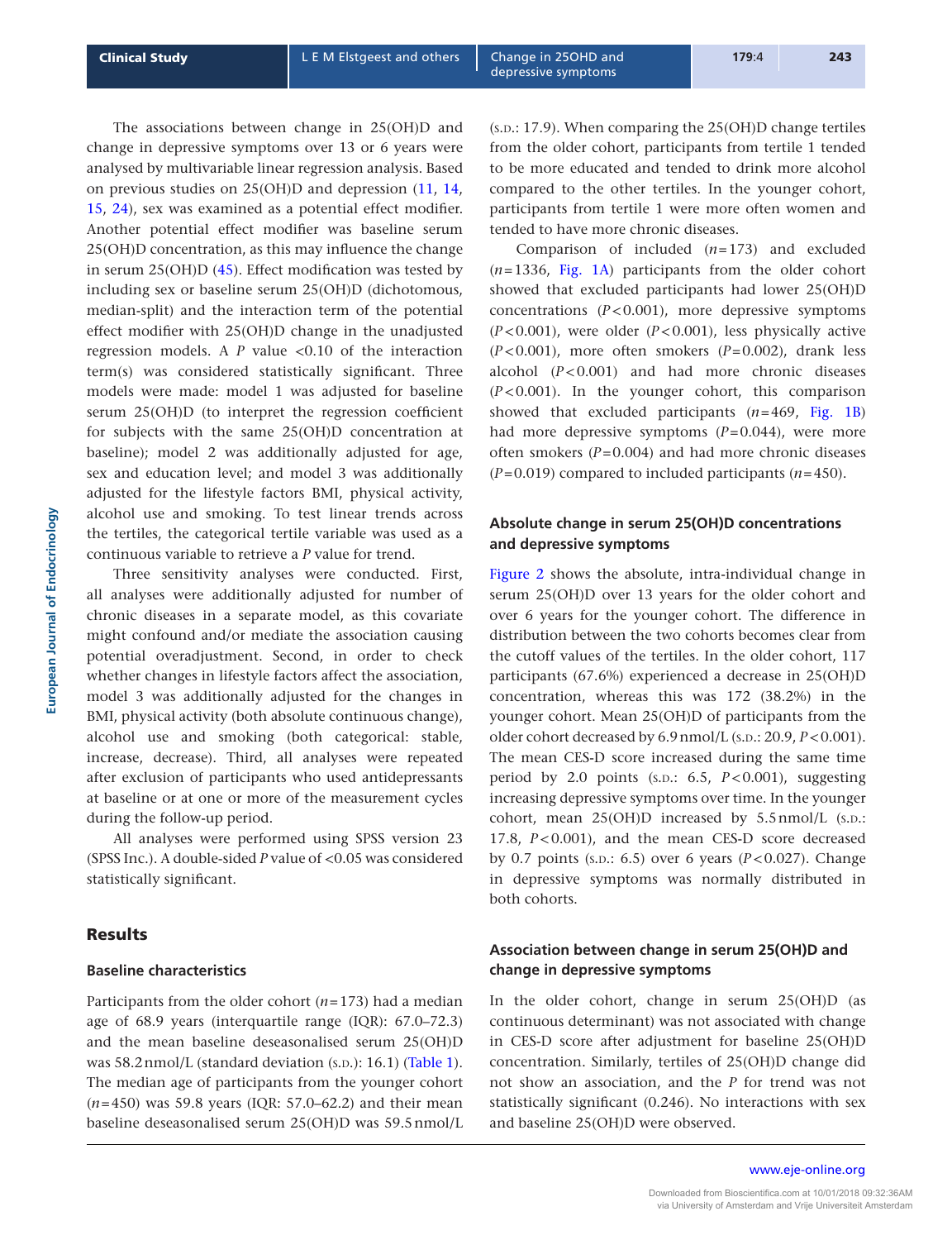<span id="page-5-0"></span>Table 1 Baseline characteristics of two cohorts of older adults and according to tertiles of change in serum 25(OH)D<sup>a</sup>. Values are displayed as mean ± s.p. or median ±s.d. or median ww.<br>Table 1 Baseline characteristics of two cohorts of older adults and according to tertiles of change in serum 25(OH)D<sup>a</sup>. Values are displayed as mean<br>Table 1 Baseline characteristics of two cohorts of older adults and (interquartile range), and as %.

|                                                   |                      |                        | Older coh                      | <b>ort</b> (65-88 years in 1995/1996) |             |                     |                        |                        | Younger cohort (55-65 years in 2002/2003) |            |
|---------------------------------------------------|----------------------|------------------------|--------------------------------|---------------------------------------|-------------|---------------------|------------------------|------------------------|-------------------------------------------|------------|
|                                                   | $\bar{a}$            | Tertile 1 <sup>b</sup> | Tertile 2 <sup>b</sup>         | Tertile 3 <sup>b</sup>                | P for trend | ₹                   | Tertile 1 <sup>c</sup> | Tertile 2 <sup>c</sup> | Tertile 3 <sup>c</sup>                    | Pfor trend |
|                                                   | 173                  | 58                     | 58                             | 57                                    |             | 450                 | 150                    | 150                    | 150                                       |            |
| Age (years)                                       | 68.9 (67.0-72.3)     | 69.5 (67.0-74.2)       | 69.0 (67.1-72.2)               | 68.6 (66.9-71.6)                      | 0.333       | 59.8 (57.0-62.2)    | 59.2 (57.1-62.2)       | 60.2 (56.7-62.3)       | 59.7 (57.0-62.2)                          | 0.983      |
| Sex (% women)                                     | 54.9                 | 48.3                   | 56.9                           | 59.6                                  | 0.221       | 53.1                | 62.0                   | 46.7                   | 50.7                                      | 0.049      |
| Education (years)                                 | $9.0(6.0 - 11.0)$    | $10.0 (9.0 - 11.0)$    | $9.0(6.0-10.3)$                | $9.0(6.0 - 11.0)$                     | 0.055       | $10.0 (9.0 - 11.0)$ | $10.0 (9.0 - 11.0)$    | $10.0 (9.0 - 11.0)$    | $10.0 (9.0 - 12.8)$                       | 0.359      |
| BMI (kg/m <sup>2</sup> ) <sup>d</sup>             | 26.3 (24.2-29.0)     | 25.0 (23.7-29.7)       | $(24.8 - 28.4)$<br>26.8        | 26.7 (23.9-29.5)                      | 0.599       | 26.8 (24.4-29.5)    | $27.3(24.1 - 30.4)$    | 26.6 (24.1-28.9)       | 26.9 (24.6-29.6)                          | 0.389      |
| Physical activity<br>(min/day) <sup>d</sup>       | $67.2(33.2 - 107.4)$ | 76.1 (32.7-117.1)      | $(28.6 - 92.9)$<br>51.6        | 76.4 (43.4-115.8)                     | 0.623       | 66.7 (38.5-115.7)   | 63.8 (37.7-108.0)      | $72.1(39.4 - 112.5)$   | 65.7 (37.6-121.4)                         | 0.533      |
| Alcohol use (%)                                   |                      |                        |                                |                                       | 0.057       |                     |                        |                        |                                           | 0.539      |
| Non-drinker                                       | 12.7                 | 6.3                    | 17.2                           | 14.0                                  |             | 6.7                 | 10.0                   | 5.3                    | 4.7                                       |            |
| Light                                             | 59.5                 | 58.6                   |                                | 66.7                                  |             | 48.7                | 45.3                   | 50.0                   |                                           |            |
| Moderate                                          | 19.7                 | 24.1                   | 53.4<br>20.7                   | 14.0                                  |             | 35.6                | 35.3                   | 36.0                   | 50.7<br>35.3                              |            |
| (Very) excessive                                  | $\overline{8}$ .     | 10.3                   | $\overline{8.6}$               | 5.3                                   |             | 9.1                 | $9.\overline{3}$       | 8.7                    | 9.3                                       |            |
| Smoking (%)                                       |                      |                        |                                |                                       | 0.851       |                     |                        |                        |                                           | 0.807      |
| Never                                             | 36.4                 | 36.2                   | 32.8                           | 40.4                                  |             | 24.9                | 26.0                   | 24.7                   | 24.0                                      |            |
| Former                                            | 53.8                 | 55.2                   | 56.9                           | 49.1                                  |             | 50.0                | 46.7                   | 54.7                   | 48.7                                      |            |
| Current                                           | 9.8                  | 8.6                    | 10.3                           | 10.5                                  |             | 25.1                | 27.3                   | 20.7                   | 27.3                                      |            |
| Number of chronic<br>diseases                     | $1.0(0.0 - 1.0)$     | $1.0(0.0 - 1.0)$       | $(0.0 - 2.0)$<br>$\frac{0}{1}$ | $1.0(0.0-1.0)$                        | 0.301       | $1.0(0.0-1.0)$      | $1.0(0.0 - 1.0)$       | $0.0(0.0-1.0)$         | $1.0(0.0-1.0)$                            | 0.086      |
|                                                   |                      |                        |                                |                                       |             |                     |                        |                        |                                           |            |
| Serum 25(OH)D<br>(nmol/L)                         | $58.2 \pm 16.4$      | $67.3 \pm 15.0$        | $.7 \pm 14.6$<br>24.           | $52.4 \pm 15.9$                       | 0.001       | $56.1 \pm 18.2$     | $63.6 \pm 19.4$        | $53.2 \pm 16.8$        | $51.4 \pm 15.8$                           | 0.001      |
| Season of blood<br>collection (%<br>winter)       | 50.9                 | 50.0                   | 46.6                           | 56.1                                  | 0.514       | 71.6                | 64.7                   | 71.3                   | 78.7                                      | 0.007      |
| serum 25(OH)D<br>Deseasonalised<br>(nmol/L)       | $58.2 \pm 16.1$      | $67.3 \pm 15.0$        | $54.4 \pm 13.6$                | $52.8 \pm 15.8$                       | 0.001       | $59.5 \pm 17.9$     | $66.4 \pm 19.3$        | $57.1 \pm 16.6$        | $54.9 \pm 15.6$                           | 0.001      |
| Depressive symptoms<br>(CES-D score) <sup>d</sup> | $4.0(1.0 - 9.0)$     | $3.0(1.8 - 8.0)$       | $(1.8 - 10.3)$<br>5.0          | $4.0(1.0-10.5)$                       | 0.583       | $5.0(2.0 - 11.0)$   | $5.0(2.0-10.3)$        | $5.0(2.0 - 10.0)$      | $5.0(2.0 - 11.0)$                         | 0.882      |
| antidepressants (%)<br>Use of                     | $2.\overline{3}$     | $\overline{3.4}$       | $\overline{3.4}$               | $\overline{0}$ .                      | 0.221       | $\frac{8}{3}$       | 3.3                    | 4.7                    | 3.3                                       | 1.000      |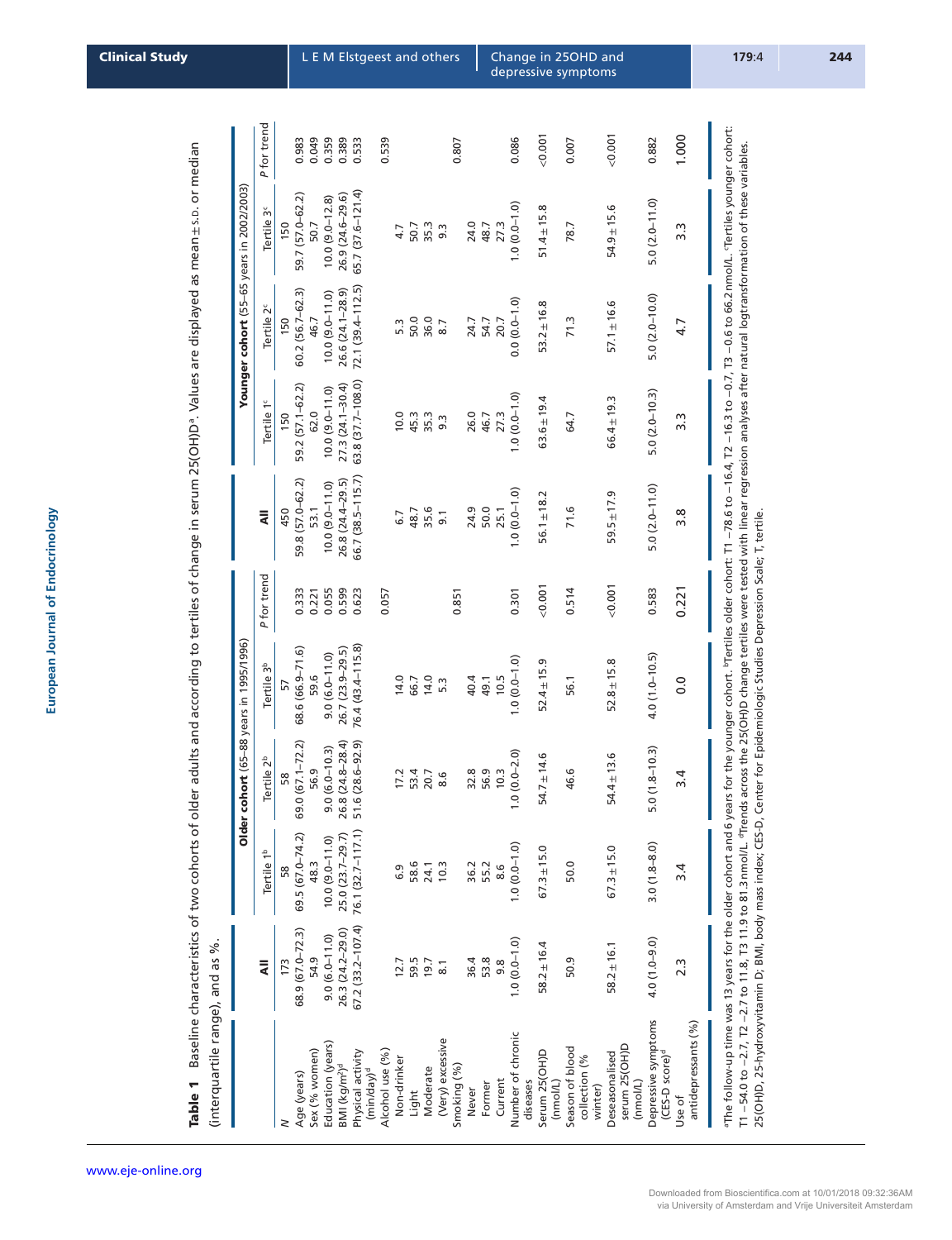<span id="page-6-0"></span>

## Figure 2

Histograms of change in deseasonalised serum 25-hydroxyvitamin D over 13 years in the older cohort (A) and over 6 years in the younger cohort (B). Dashed lines indicate the cutoff values of the tertiles. The mean $\pm$ s.p. changes in 25-hydroxyvitamin D were for tertile 1: −27.1±12.0, tertile 2:  $-9.3 \pm 4.2$  and tertile 3: 16.2  $\pm$  14.3.

In the younger cohort, significant interactions between change in 25(OH)D and both baseline 25(OH)D (*P*=0.042) and sex (*P*=0.087) were observed. After stratification for baseline 25(OH)D, sex was no longer an effect modifier (*P*=0.139 and 0.453). Participants below the median of 58.6nmol/L showed a negative association (B per 10nmol/L increase, model 3: −0.62 (95% CI: −1.17, −0.07)), meaning that a more positive 25(OH)D change (indicating less decrease or even an increase in 25(OH)D) was associated with a decrease in CES-D score (indicating a reduction in depressive symptoms). A similar association was observed for the 25(OH)D change tertiles (B tertile 1 vs tertile 3, model 3: 3.07 (95% CI: 0.73, 5.40)). In participants with baseline 25(OH)D above the median, no associations were found [\(Table 2\)](#page-7-0).

#### **Sensitivity analyses**

Additional adjustment for number of chronic diseases did not markedly change the findings in both cohorts. Similarly, additional adjustment for changes in four lifestyle factors did not change the findings. Furthermore, findings from the older cohort were similar when participants who used antidepressants at baseline (*n*=4) or during follow-up (*n*=17) were excluded. In the younger cohort, exclusion of baseline antidepressant users (*n*=17) or follow-up users (*n*=26) resulted in somewhat stronger associations in those with a baseline 25(OH)D concentration below 58.6nmol/L (e.g. in *n*=424: B, tertile 1 vs tertile 3, model 3: 3.30 (95% CI: 0.96, 5.63)).

## **Discussion**

In this study, we observed no associations between change in serum 25(OH)D concentration and parallel change in depressive symptoms in a cohort of older adults (65–88 years at baseline, follow-up 13 years). Neither did we find associations in a younger cohort (55–65 years at baseline, follow-up 6 years) with a baseline 25(OH)D concentration above 59nmol/L. However, in participants from the younger cohort with a lower baseline 25(OH)D, we observed that an increase in 25(OH)D concentration was associated with a decrease in severity of depressive symptoms.

The observed associations between change in 25(OH)D concentration and change in depressive symptoms differed between the two cohorts. In the younger cohort, a 10nmol/L increase in serum 25(OH)D was associated with a 0.62 points lower CES-D score, but only if baseline 25(OH)D concentrations were relatively low. The null findings in the younger cohort's group with relatively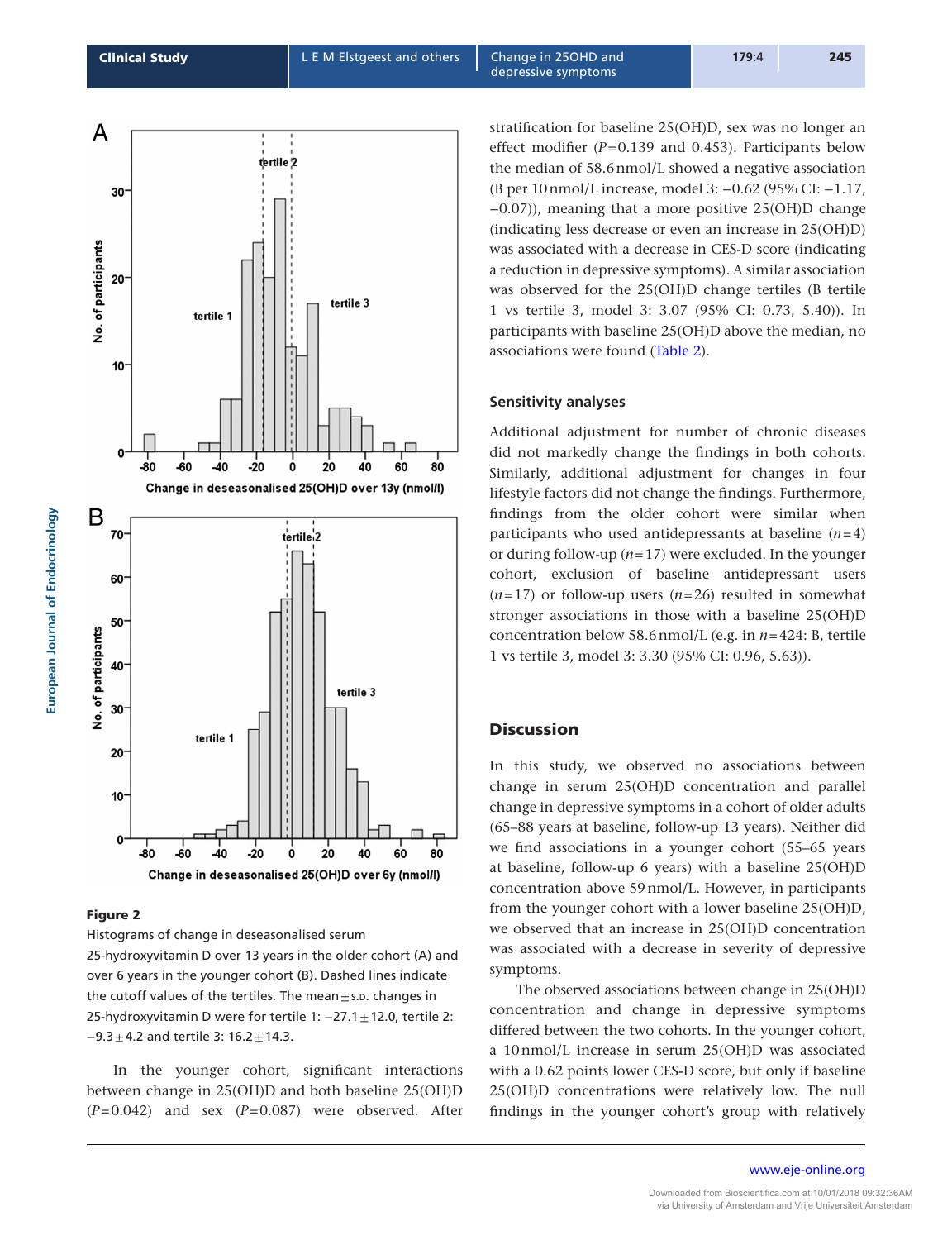<span id="page-7-0"></span>Table 2 Associations between change in deseasonalised serum 25(OH)D and change in CES-D score.

|                                                                                             |    | Model 1   |                    | Model 2   |                    | Model 3   |                    |
|---------------------------------------------------------------------------------------------|----|-----------|--------------------|-----------|--------------------|-----------|--------------------|
|                                                                                             | n  | ß         | 95% CI             | β         | 95% CI             | β         | 95% CI             |
| Older cohort, 13 years follow-up ( $n = 173$ )                                              |    |           |                    |           |                    |           |                    |
| Change in $25(OH)D†$                                                                        |    | $-0.27$   | $(-0.79, 0.26)$    | $-0.22$   | $(-0.76, 0.31)$    | $-0.16$   | $(-0.70, 0.37)$    |
| Change in 25(OH)D in tertiles <sup>a</sup>                                                  |    |           |                    |           |                    |           |                    |
| Tertile 1                                                                                   | 58 | 2.21      | $(-0.36, 4.79)$    | 1.95      | $(-0.66, 4.57)$    | 1.63      | $(-0.98, 4.24)$    |
| Tertile 2                                                                                   | 58 | 0.05      | $(-2.34, 2.44)$    | $-0.02$   | $(-2.42, 2.38)$    | $-0.28$   | $(-2.68, 2.11)$    |
| Tertile 3                                                                                   | 57 | Reference |                    | Reference |                    | Reference |                    |
| P for trend                                                                                 |    | 0.103     |                    | 0.162     |                    | 0.246     |                    |
| Younger cohort, 6 years follow-up: Baseline deseasonalised 25(OH)D <58.6 nmol/L ( $n=225$ ) |    |           |                    |           |                    |           |                    |
| Change in 25(OH)D <sup>+</sup>                                                              |    | $-0.63$   | $(-1.16, -0.09)^*$ | $-0.64$   | $(-1.18, -0.09)^*$ | $-0.62$   | $(-1.17, -0.07)^*$ |
| Change in 25(OH)D in tertiles <sup>b</sup>                                                  |    |           |                    |           |                    |           |                    |
| Tertile 1                                                                                   | 51 | 3.28      | $(1.00, 5.56)$ **  | 3.30      | $(0.98, 5.62)$ **  | 3.07      | $(0.73, 5.40)^*$   |
| Tertile 2                                                                                   | 82 | 1.51      | $(-0.48, 3.50)$    | 1.48      | $(-0.52, 3.49)$    | 1.67      | $(-0.35, 3.69)$    |
| Tertile 3                                                                                   | 92 | Reference |                    | Reference |                    | Reference |                    |
| P for trend                                                                                 |    | 0.005     |                    | 0.005     |                    | 0.008     |                    |
| Younger cohort, 6 years follow-up: Baseline deseasonalised 25(OH)D >58.6 nmol/L (n=225)     |    |           |                    |           |                    |           |                    |
| Change in 25(OH)D <sup>+</sup>                                                              |    | 0.21      | $(-0.27, 0.68)$    | 0.23      | $(-0.25, 0.71)$    | 0.27      | $(-0.22, 0.76)$    |
| Change in 25(OH)D in tertiles <sup>b</sup>                                                  |    |           |                    |           |                    |           |                    |
| Tertile 1                                                                                   | 99 | $-0.80$   | $(-2.90, 1.30)$    | $-0.91$   | $(-3.04, 1.23)$    | $-0.85$   | $(-3.00, 1.30)$    |
| Tertile 2                                                                                   | 68 | $-1.00$   | $(-3.22, 1.22)$    | $-1.12$   | $(-3.35, 1.11)$    | $-0.92$   | $(-3.16, 1.31)$    |
| Tertile 3                                                                                   | 58 | Reference |                    | Reference |                    | Reference |                    |
| P for trend                                                                                 |    | 0.501     |                    | 0.451     |                    | 0.470     |                    |
|                                                                                             |    |           |                    |           |                    |           |                    |

Model 1: adjusted for baseline standardised and deseasonalised 25(OH)D concentration. Model 2: additionally adjusted for age, sex and education level. Model 3: additionally adjusted for BMI, physical activity, alcohol use and smoking.

aTertiles older cohort: T1 −78.6 to −16.4, T2 −16.3 to −0.7, T3 −0.6 to 66.2nmol/L. bTertiles younger cohort: T1 −54.0 to −2.7 (*n*=150), T2 −2.7 to 11.8 (*n*=150), T3 11.9 to 81.3 (*n*=150)nmol/L.

\**P*-value <0.05, \*\**P*-value <0.01; †Change in 25(OH)D (continuous, per 10nmol/L).

CES-D, Center for Epidemiologic Studies Depression scale; CI, confidence interval; β, unstandardised regression coefficient.

high baseline 25(OH)D concentrations suggest that a change in 25(OH)D concentration above a certain level – we used the median of 59nmol/L – has less influence on depressive symptoms. However, this was not confirmed in the older cohort. An explanation for the non-significant association in the older cohort may be the small sample size  $(n=173)$ , which limited the statistical power. The betas of the older cohort were in the same direction and of comparable size as those in the younger cohort's group with relatively low baseline 25(OH)D concentrations.

To the best of our knowledge, this is the first observational study that investigated intra-individual change in 25(OH)D in relation to intra-individual change in depressive symptoms. Our results suggest that supplementation of vitamin D in those with relatively low baseline levels might positively influence depressive symptoms. Indeed, a 12-month vitamin D supplementation trial in overweight adults showed that 25(OH)D concentrations increased from 55 to 112nmol/L in the group receiving 40 000 IU vitamin  $D_3$  per week and from 52 to 88nmol/L in the group receiving 20 000 IU per week, compared to no change (from 52 to 50nmol/L) in the placebo group; the treatment groups had a significant

greater reduction in depressive symptoms than the placebo group [\(25\)](#page-9-19). However, other RCTs, which reported pre- and post-intervention 25(OH)D concentrations, showed a larger 25(OH)D increase in the treatment group but no effect on depression ([26,](#page-9-20) [46\)](#page-10-11) or mental well-being [\(47](#page-10-12), [48\)](#page-10-13). Thus, more research is needed to further elucidate the potential impact of 25(OH)D change on depressive symptoms.

In our previous prospective study, an inverse association between baseline 25(OH)D and depressive symptoms over 6 years was found only in women from the older LASA cohort  $(24)$  $(24)$  $(24)$ . In the present study, with change in 25(OH)D as determinant instead of baseline 25(OH)D, sex was not an effect modifier in the older cohort. Explanations for this might be differences in the study sample and the limited power  $(n=173 \text{ vs } 1282)$ . In addition, De Koning*, et al.* [\(24\)](#page-9-18) found no association in the younger cohort, whereas we did for those with low baseline 25(OH)D. This discrepancy might be explained by general health status: being healthy might be important to withstand negative effects on mood of a low 25(OH)D, but not negative effects of a decrease in 25(OH)D.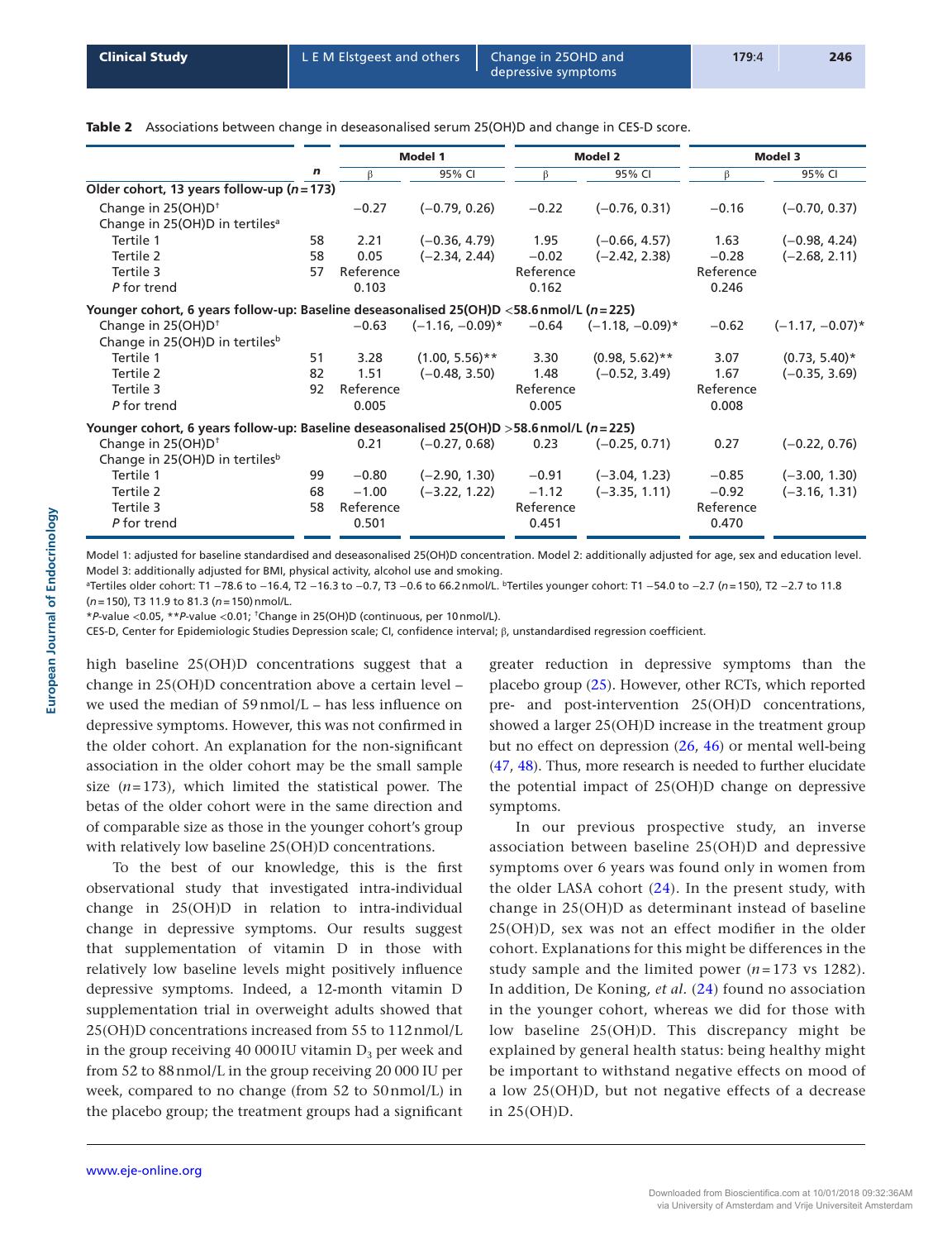In the present study, we also observed a difference between the two cohorts with respect to the distributions of 25(OH)D changes: 62% of the younger cohort had an increase in serum 25(OH)D concentration over 6 years, compared to 32% of the older cohort over 13 years. This difference might be explained by age differences (55– 65 years in the younger cohort at baseline vs 65–88 years in the older cohort). Older persons may have reduced their outdoor activities with ageing due to for example functional limitations, leading to less exposure to sunlight ([9,](#page-9-3) [49\)](#page-10-14). Our results are similar to those of the Tromsø Study, in which subjects older than 65 years at baseline had a decrease in serum 25(OH)D of 0.3nmol/L over 14 years, while those younger than 65 years had an increase of  $2.0$ nmol/L  $(P<0.05)$  ([50](#page-10-15)). Furthermore, our mean 13-year change in 25(OH)D in the older cohort (−6.9nmol/L) and 6-year change in the younger cohort (+5.5nmol/L) were comparable but slightly different to previous findings within LASA that were based on different statistical models and on measurements that were not yet standardised. Van Schoor *et al.* ([40\)](#page-10-5) showed that 25(OH)D concentrations decreased with 6.5nmol/L in the older cohort and increased with 2.4nmol/L in the younger cohort (see their Table 3: age per year (longitudinal)).

Our study has several strengths, including its longitudinal design, a nationally representative sample of older adults, and the use of deseasonalised serum 25(OH)D values at two time points. Further, the measurements of 25(OH)D were standardised for assay. Limitations of this study are the relatively healthy study population – as most participants needed to visit the hospital for blood sampling – and the exclusion of participants with only one serum 25(OH)D measurement that resulted in smaller and less representative samples. Moreover, our study was limited by the use of self-reported depressive symptoms during the past week instead of a clinical assessment; however, the CES-D scale has been shown to have good psychometric properties in samples of older adults [\(37\)](#page-10-2). Reverse causality is a limitation as well, since we do not know when the changes occurred during the 13 or 6 years; an increase in depressive symptoms might have occurred before the decrease in 25(OH)D. However, our previous paper showed that baseline 25(OH)D was associated with the onset of depressive symptoms over 6 years in older women without depressive symptoms at baseline ([24\)](#page-9-18). This indicated an association in the direction from 25(OH)D to depression, which was the assumption for the present study. Lastly, no data on supplement use or nutritional intake of vitamin D were available. However, measured 25(OH)D concentrations are a more valid

estimate of vitamin D status than intake from foods and supplements [\(33\)](#page-9-27).

In conclusion, our study suggests that a decrease in serum 25(OH)D concentration over 6 years is associated with a parallel increase in depressive symptoms in young older adults with a low baseline 25(OH)D. We did not observe an association in young older adults with a higher baseline 25(OH)D over 6 years, or in older adults over a period of 13 years. Whether specific groups may emotionally benefit from an increase in vitamin D concentration (e.g. persons with relative low 25(OH)D concentrations) needs further investigation; welldesigned RCTs are needed to determine the potential causal association between vitamin D and depression.

#### **Declaration of interest**

The authors declare that there is no conflict of interest that could be perceived as prejudicing the impartiality of this study.

#### **Funding**

The Longitudinal Aging Study Amsterdam is supported by a grant from the Netherlands Ministry of Health Welfare and Sports, Directorate of Long-Term Care. Funding for this paper was provided by the European Union FP7 MooDFOOD Project 'Multi-country cOllaborative project on the rOle of Diet, FOod-related behaviour, and Obesity in the prevention of Depression' (grant agreement no. 613598). Standardisation of serum 25(OH)D values was supported by funding received from the European Commission under its Seventh Framework Programme (ODIN; grant agreement no. 613977).

#### **Acknowledgements**

The authors are grateful to all LASA participants for their valued contributions. In addition, they would like to thank Prof. Jos Twisk for his advice regarding the statistical analyses.

#### References

- <span id="page-8-0"></span>1 Ferrari AJ, Charlson FJ, Norman RE, Patten SB, Freedman G, Murray CJL, Vos T & Whiteford HA. Burden of depressive disorders by country, sex, age, and year: findings from the Global Burden of Disease Study 2010. *PLOS Medicine* 2013 **10** e1001547. [\(https://doi.](https://doi.org/10.1371/journal.pmed.1001547) [org/10.1371/journal.pmed.1001547\)](https://doi.org/10.1371/journal.pmed.1001547)
- <span id="page-8-1"></span>2 Alexopoulos GS. Depression in the elderly. *Lancet* 2005 **365** 1961–1970. [\(https://doi.org/10.1016/S0140-6736\(05\)66665-2\)](https://doi.org/10.1016/S0140-6736(05)66665-2)
- <span id="page-8-2"></span>3 Blazer DG. Depression in late life: review and commentary. *Journals of Gerontology, Series A: Biological Sciences and Medical Sciences* 2003 **58** 249–265. [\(https://doi.org/10.1093/gerona/58.3.M249\)](https://doi.org/10.1093/gerona/58.3.M249)
- <span id="page-8-3"></span>4 Penninx B, Milaneschi Y, Lamers F & Vogelzangs N. Understanding the somatic consequences of depression: biological mechanisms and the role of depression symptom profile. *BMC Medicine* 2013 **11** 129. [\(https://doi.org/10.1186/1741-7015-11-129\)](https://doi.org/10.1186/1741-7015-11-129)
- <span id="page-8-4"></span>5 Eyles DW, Smith S, Kinobe R, Hewison M & McGrath JJ. Distribution of the vitamin D receptor and 1 alpha-hydroxylase in human brain. *Journal of Chemical Neuroanatomy* 2005 **29** 21–30. [\(https://doi.](https://doi.org/10.1016/j.jchemneu.2004.08.006) [org/10.1016/j.jchemneu.2004.08.006\)](https://doi.org/10.1016/j.jchemneu.2004.08.006)

Downloaded from Bioscientifica.com at 10/01/2018 09:32:36AM via University of Amsterdam and Vrije Universiteit Amsterdam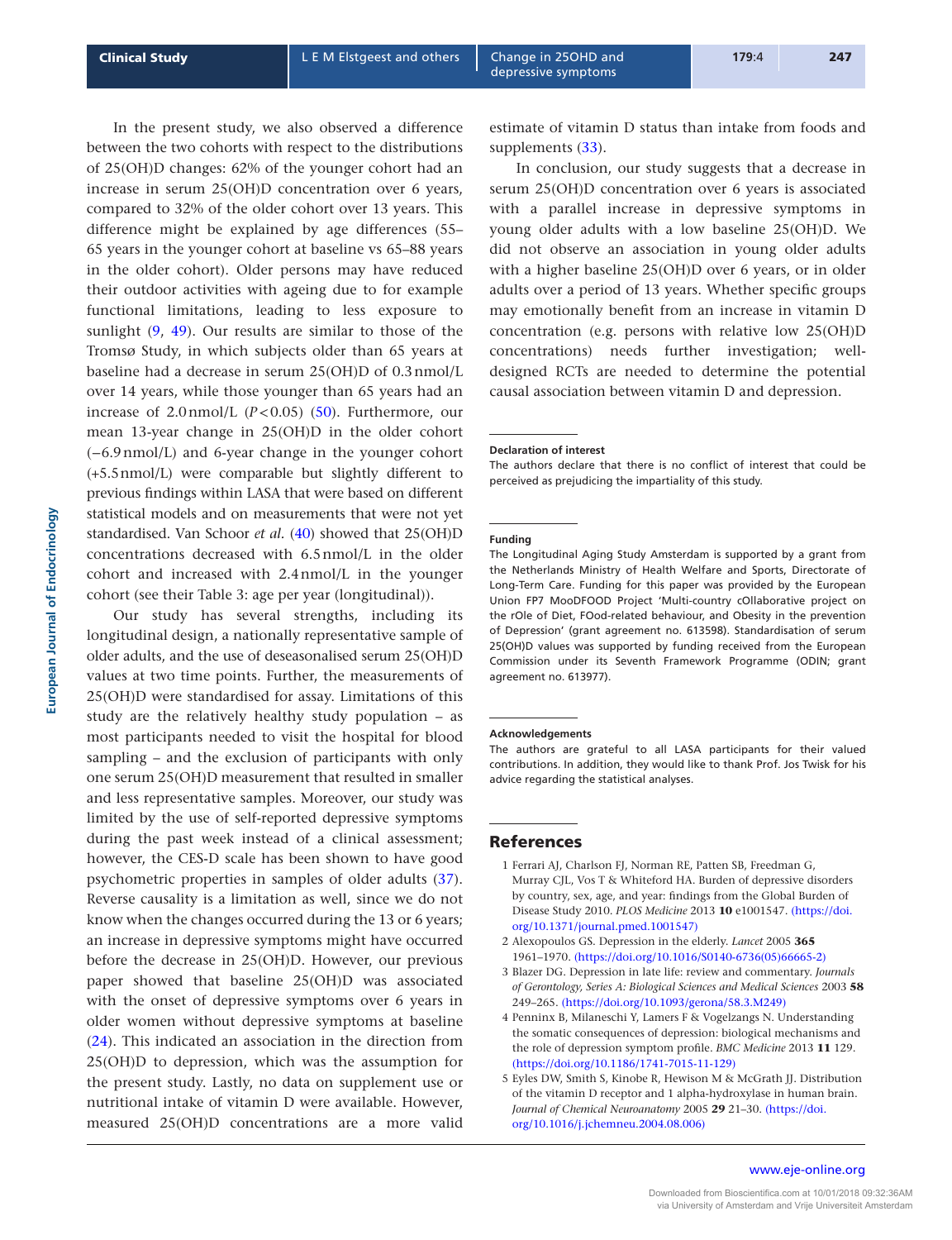- <span id="page-9-0"></span>6 Kesby JP, Eyles DW, Burne THJ & McGrath JJ. The effects of vitamin D on brain development and adult brain function. *Molecular and Cellular Endocrinology* 2011 **347** 121–127. [\(https://doi.org/10.1016/j.](https://doi.org/10.1016/j.mce.2011.05.014) [mce.2011.05.014\)](https://doi.org/10.1016/j.mce.2011.05.014)
- <span id="page-9-1"></span>7 Annweiler C, Schott AM, Berrut G, Chauviré V, Le Gall D, Inzitari M & Beauchet O. Vitamin D and ageing: neurological issues. *Neuropsychobiology* 2010 **62** 139–150. [\(https://doi.](https://doi.org/10.1159/000318570) [org/10.1159/000318570\)](https://doi.org/10.1159/000318570)
- <span id="page-9-2"></span>8 Humble MB. Vitamin D, light and mental health. *Journal of Photochemistry and Photobiology B: Biology* 2010 **101** 142–149. [\(https://doi.org/10.1016/j.jphotobiol.2010.08.003\)](https://doi.org/10.1016/j.jphotobiol.2010.08.003)
- <span id="page-9-3"></span>9 Lips P, van Schoor NM & de Jongh RT. Diet, sun, and lifestyle as determinants of vitamin D status. *Annals of the New York Academy of Sciences* 2014 **1317** 92–98. [\(https://doi.org/10.1111/nyas.12443\)](https://doi.org/10.1111/nyas.12443)
- <span id="page-9-4"></span>10 Hoogendijk WJG, Lips P, Dik MG, Deeg DH, Beekman AF & Penninx BH. Depression is associated with decreased 25-hydroxyvitamin d and increased parathyroid hormone levels in older adults. *Archives of General Psychiatry* 2008 **65** 508–512. [\(https://](https://doi.org/10.1001/archpsyc.65.5.508) [doi.org/10.1001/archpsyc.65.5.508\)](https://doi.org/10.1001/archpsyc.65.5.508)
- <span id="page-9-5"></span>11 Imai CM, Halldorsson TI, Eiriksdottir G, Cotch MF, Steingrimsdottir L, Thorsdottir I, Launer LJ, Harris T, Gudnason V & Gunnarsdottir I. Depression and serum 25-hydroxyvitamin D in older adults living at northern latitudes – AGES-Reykjavik study. *Journal of Nutritional Science* 2015 **4** e37. [\(https://doi.org/10.1017/](https://doi.org/10.1017/jns.2015.27) [jns.2015.27\)](https://doi.org/10.1017/jns.2015.27)
- <span id="page-9-6"></span>12 Pan A, Lu L, Franco OH, Yu Z, Li H & Lin X. Association between depressive symptoms and 25-hydroxyvitamin D in middle-aged and elderly Chinese. *Journal of Affective Disorders* 2009 **118** 240–243. [\(https://doi.org/10.1016/j.jad.2009.02.002\)](https://doi.org/10.1016/j.jad.2009.02.002)
- <span id="page-9-7"></span>13 Zhao G, Ford ES, Li C & Balluz LS. No associations between serum concentrations of 25-hydroxyvitamin D and parathyroid hormone and depression among US adults. *British Journal of Nutrition* 2010 **104** 1696–1702. [\(https://doi.org/10.1017/S0007114510002588\)](https://doi.org/10.1017/S0007114510002588)
- <span id="page-9-8"></span>14 May HT, Bair TL & Lappe DL. Association of vitamin D levels with incident depression among a general cardiovascular population. *American Heart Journal* 2010 **159** 1037–1043. [\(https://doi.](https://doi.org/10.1016/j.ahj.2010.03.017) [org/10.1016/j.ahj.2010.03.017\)](https://doi.org/10.1016/j.ahj.2010.03.017)
- <span id="page-9-9"></span>15 Milaneschi Y, Shardell M, Corsi AM, Vazzana R, Bandinelli S & Guralnik JM. Serum 25-hydroxyvitamin D and depressive symptoms in older women and men. *Journal of Clinical Endocrinology and Metabolism* 2010 **95** 3225–3233. [\(https://doi.org/10.1210/jc.2010-](https://doi.org/10.1210/jc.2010-0347) [0347\)](https://doi.org/10.1210/jc.2010-0347)
- <span id="page-9-10"></span>16 Williams JA, Sink KM, Tooze JA, Atkinson HH, Cauley JA, Yaffe K, Tylavsky FA, Rubin SM, Simonsick EM & Kritchevsky SB *et al.* Low 25-hydroxyvitamin D concentrations predict incident depression in well-functioning older adults: the Health, Aging, and Body Composition Study. *Journals of Gerontology, Series A: Biological Sciences and Medical Sciences* 2015 **70** 757–763. [\(https://doi.org/10.1093/](https://doi.org/10.1093/gerona/glu184) [gerona/glu184\)](https://doi.org/10.1093/gerona/glu184)
- <span id="page-9-11"></span>17 Maddock J, Berry DJ, Geoffroy MC, Power C & Hyppönen E. Vitamin D and common mental disorders in mid-life: cross-sectional and prospective findings. *Clinical Nutrition* 2013 **32** 758–764. [\(https://doi.](https://doi.org/10.1016/j.clnu.2013.01.006) [org/10.1016/j.clnu.2013.01.006\)](https://doi.org/10.1016/j.clnu.2013.01.006)
- <span id="page-9-12"></span>18 Brouwer-Brolsma EM, Dhonukshe-Rutten RAM, van Wijngaarden JP, van der Zwaluw NL, Sohl E, In't Veld PH, van Dijk SC, Swart KMA, Enneman AW & Ham AC *et al.* Low vitamin D status is associated with more depressive symptoms in Dutch older adults. *European Journal of Nutrition* 2016 **55** 1525–1534. [\(https://doi.org/10.1007/](https://doi.org/10.1007/s00394-015-0970-6) [s00394-015-0970-6\)](https://doi.org/10.1007/s00394-015-0970-6)
- <span id="page-9-13"></span>19 Jovanova O, Aarts N, Noordam R, Carola-Zillikens M, Hofman A & Tiemeier H. Vitamin D serum levels are cross-sectionally but not prospectively associated with late-life depression. *Acta Psychiatrica Scandinavica* 2017 **135** 185–194. [\(https://doi.org/10.1111/](https://doi.org/10.1111/acps.12689) [acps.12689\)](https://doi.org/10.1111/acps.12689)
- <span id="page-9-14"></span>20 Toffanello ED, Sergi G, Veronese N, Perissinotto E, Zambon S, Coin A, Sartori L, Musacchio E, Corti M-C & Baggio G *et al.* Serum

25-hydroxyvitamin D and the onset of late-life depressive mood in older men and women: the Pro.V.A. Study. *Journals of Gerontology, Series A: Biological Sciences and Medical Sciences* 2014 **69** 1554–1561. [\(https://doi.org/10.1093/gerona/glu081\)](https://doi.org/10.1093/gerona/glu081)

- <span id="page-9-15"></span>21 Chan R, Chan D, Woo J, Ohlsson C, Mellström D, Kwok T & Leung P. Association between serum 25-hydroxyvitamin D and psychological health in older Chinese men in a cohort study. *Journal of Affective Disorders* 2011 **130** 251–259. [\(https://doi.org/10.1016/j.](https://doi.org/10.1016/j.jad.2010.10.029) [jad.2010.10.029\)](https://doi.org/10.1016/j.jad.2010.10.029)
- <span id="page-9-16"></span>22 Almeida OP, Hankey GJ, Yeap BB, Golledge J & Flicker L. Vitamin D concentration and its association with past, current and future depression in older men: the Health In Men Study. *Maturitas* 2015 **81** 36–41. [\(https://doi.org/10.1016/j.maturitas.2015.01.016\)](https://doi.org/10.1016/j.maturitas.2015.01.016)
- <span id="page-9-17"></span>23 Husemoen LLN, Ebstrup JF, Mortensen EL, Schwarz P, Skaaby T, Thuesen BH, Jorgensen T & Linneberg A. Serum 25-hydroxyvitamin D and self-reported mental health status in adult Danes. *European Journal of Clinical Nutrition* 2016 **70** 78–84. [\(https://doi.org/10.1038/](https://doi.org/10.1038/ejcn.2015.129) eicn.2015.129)
- <span id="page-9-18"></span>24 De Koning EJ, Elstgeest LEM, Comijs HC, Lips P, Rijnhart JJM, Van Marwijk HWJ, Beekman ATF, Visser M, Penninx BWJH & Van Schoor NM. Vitamin D status and depressive symptoms in older adults: a role for physical functioning? *American Journal of Geriatric Psychiatry* 2018 Epub. [\(https://doi.org/10.1016/j.jagp.2018.03.004 \)](https://doi.org/10.1016/j.jagp.2018.03.004 )
- <span id="page-9-19"></span>25 Jorde R, Sneve M, Figenschau Y, Svartberg J & Waterloo K. Effects of vitamin D supplementation on symptoms of depression in overweight and obese subjects: randomized double blind trial. *Journal of Internal Medicine* 2008 **264** 599–609. [\(https://doi.org/10.1111/](https://doi.org/10.1111/j.1365-2796.2008.02008.x) [j.1365-2796.2008.02008.x\)](https://doi.org/10.1111/j.1365-2796.2008.02008.x)
- <span id="page-9-20"></span>26 Kjaergaard M, Waterloo K, Wang CE, Almas B, Figenschau Y, Hutchinson MS, Svartberg J & Jorde R. Effect of vitamin D supplement on depression scores in people with low levels of serum 25-hydroxyvitamin D: nested case-control study and randomised clinical trial. *British Journal of Psychiatry* 2012 **201** 360–368. [\(https://](https://doi.org/10.1192/bjp.bp.111.104349) [doi.org/10.1192/bjp.bp.111.104349\)](https://doi.org/10.1192/bjp.bp.111.104349)
- <span id="page-9-21"></span>27 Shaffer JA, Edmondson D, Wasson LT, Falzon L, Homma K, Ezeokoli N, Li P & Davidson KW. Vitamin D supplementation for depressive symptoms: a systematic review and meta-analysis of randomized controlled trials. *Psychosomatic Medicine* 2014 **76** 190–196. [\(https://doi.org/10.1097/PSY.0000000000000044\)](https://doi.org/10.1097/PSY.0000000000000044)
- <span id="page-9-22"></span>28 Li G, Mbuagbaw L, Samaan Z, Falavigna M, Zhang S, Adachi JD, Cheng J, Papaioannou A & Thabane L. Efficacy of vitamin D supplementation in depression in adults: a systematic review. *Journal of Clinical Endocrinology and Metabolism* 2014 **99** 757–767. [\(https://](https://doi.org/10.1210/jc.2013-3450) [doi.org/10.1210/jc.2013-3450\)](https://doi.org/10.1210/jc.2013-3450)
- <span id="page-9-23"></span>29 Spedding S. Vitamin D and depression: a systematic review and meta-analysis comparing studies with and without biological flaws. *Nutrients* 2014 **6** 1501. [\(https://doi.org/10.3390/nu6041501\)](https://doi.org/10.3390/nu6041501)
- <span id="page-9-24"></span>30 Rejnmark L, Bislev LS, Cashman KD, Eiríksdottir G, Gaksch M, Grübler M, Grimnes G, Gudnason V, Lips P & Pilz S *et al.* Nonskeletal health effects of vitamin D supplementation: a systematic review on findings from meta-analyses summarizing trial data. *PLoS ONE* 2017 **12** e0180512. [\(https://doi.org/10.1371/journal.](https://doi.org/10.1371/journal.pone.0180512) [pone.0180512\)](https://doi.org/10.1371/journal.pone.0180512)
- <span id="page-9-25"></span>31 Okereke OI & Singh A. The role of vitamin D in the prevention of late-life depression. *Journal of Affective Disorders* 2016 **198** 1–14. [\(https://doi.org/10.1016/j.jad.2016.03.022\)](https://doi.org/10.1016/j.jad.2016.03.022)
- <span id="page-9-26"></span>32 Maxwell JD. Seasonal variation in vitamin D. *Proceedings of the Nutrition Society* 1994 **53** 533–543. [\(https://doi.org/10.1079/](https://doi.org/10.1079/PNS19940063) [PNS19940063\)](https://doi.org/10.1079/PNS19940063)
- <span id="page-9-27"></span>33 Millen AE & Bodnar LM. Vitamin D assessment in population-based studies: a review of the issues. *American Journal of Clinical Nutrition* 2008 **87** 1102S–1105S. [\(https://doi.org/10.1093/ajcn/87.4.1102S\)](https://doi.org/10.1093/ajcn/87.4.1102S)
- <span id="page-9-28"></span>34 Huisman M, Poppelaars J, van der Horst M, Beekman AT, Brug J, van Tilburg TG & Deeg DJ. Cohort profile: the Longitudinal Aging Study Amsterdam. *International Journal of Epidemiology* 2011 **40** 868–876. [\(https://doi.org/10.1093/ije/dyq219\)](https://doi.org/10.1093/ije/dyq219)